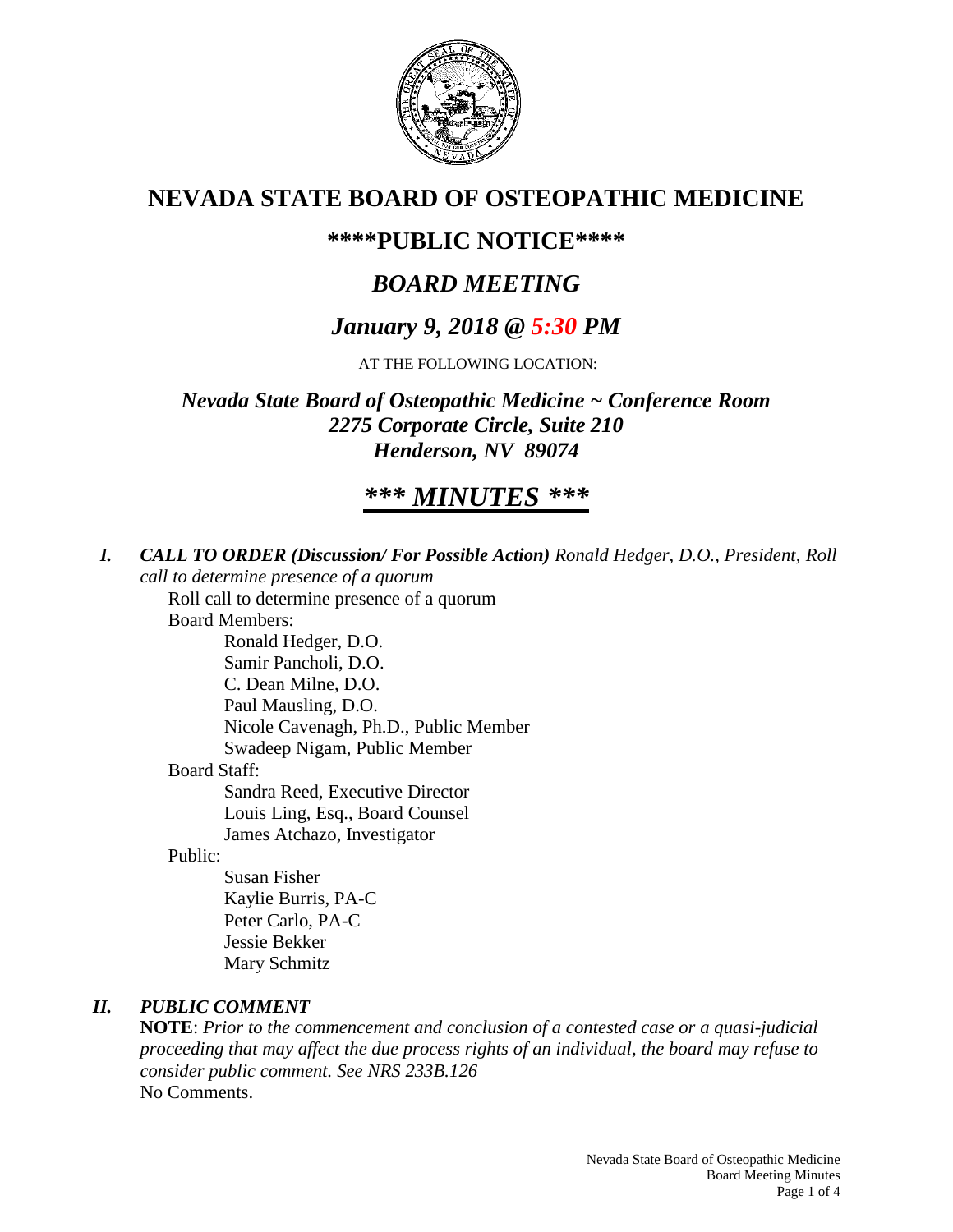*III. APPROVAL OF BOARD MEETING AND HEARING MINUTES FROM DECEMBER 12, 2017 (Discussion/For Possible Action) Ronald Hedger, D.O., President* Dr. Pancholi made a motion to approve the minutes from December 12, 2017; seconded by Dr. Cavenagh. There being no discussion, the minutes were approved by the Board.

## *IV. CONSENT AGENDA TO GRANT LICENSURE FOR OSTEOPATHIC PHYSICIANS & PHYSICIAN ASSISTANTS (Discussion/ For Possible Action) Ronald Hedger, D.O., President*

Under this item the Board may consider the recommendations of the Executive Director and/or President/Vice President to grant licensure to the below listed applicants. The Board may remove any applicant's name from the consent motion, but may not discuss the contents of the application for licensure without the applicant present following proper notice pursuant to the open meeting law.

Consent agenda to grant FULL LICENSURE to the following applicants:

## **Osteopathic Physician Name Specialty**

Joshua Blunck, D.O. Diagnostic Radiology Kim Chen, D.O. Anesthesiology Amanda Fagan, D.O. **Family Medicine** Scott Harrington, D.O. Family Medicine Earle Hayes, D.O. **Internal Medicine** Ranjit Kapil, D.O. Diagnostic Radiology Alec MacDonald, D.O. **Family Medicine** Jeffery Olsen, D.O. Internal Medicine Michael Rozenfeld, D.O. Diagnostic Radiology

Andrew Bader, PA-C Ronald Centric, D.O. Alan Fu, PA-C Joseph Kuchinski, D.O. Jennifer Mayer, PA-C Jim Wang, D.O. Erica McGee, PA-C Joseph Kuchinski, D.O. Adam Range, PA-C Jefferson Bracey, D.O. Matthew Sanders, PA-C Leo Capobianco, D.O. Scott Schultz, PA-C<br>  $J$ efferson Bracey, D.O. Devan Stevens, PA-C Jefferson Bracey, D.O.

### **Special Licenses NRS.633.411**:

Sam Slade, D.O. Kingman/Sunrise

Gregory Burkard, D.O. **Physical Medicine & Rehabilitation** 

## **Physician Assistant Supervising Physician**

Kyle Gambrel, PA-C None – Active Not-Working Kara Hays, PA-C None – Active Not-Working Kimberly Rowe, PA-C None – Active Not-Working Allyson Togashi, PA-C Jefferson Bracey, D.O.

Douglas Crowther, D.O. UNLVSOM – Orthopedic Surgery

There was a motion to approve full licensure by Dr. Cavenagh; seconded by Mr. Nigam. There being no discussion, the Board approved granting full licensure.

*V. +CONSIDERATION/APPROVAL OF REQUEST FOR LICENSURE FOR KIN YEE, D.O., (Discussion/For Possible Action) (NOTE: The Board may go into closed session pursuant to NRS 241.030 to move to a closed session because the discussion may involve this*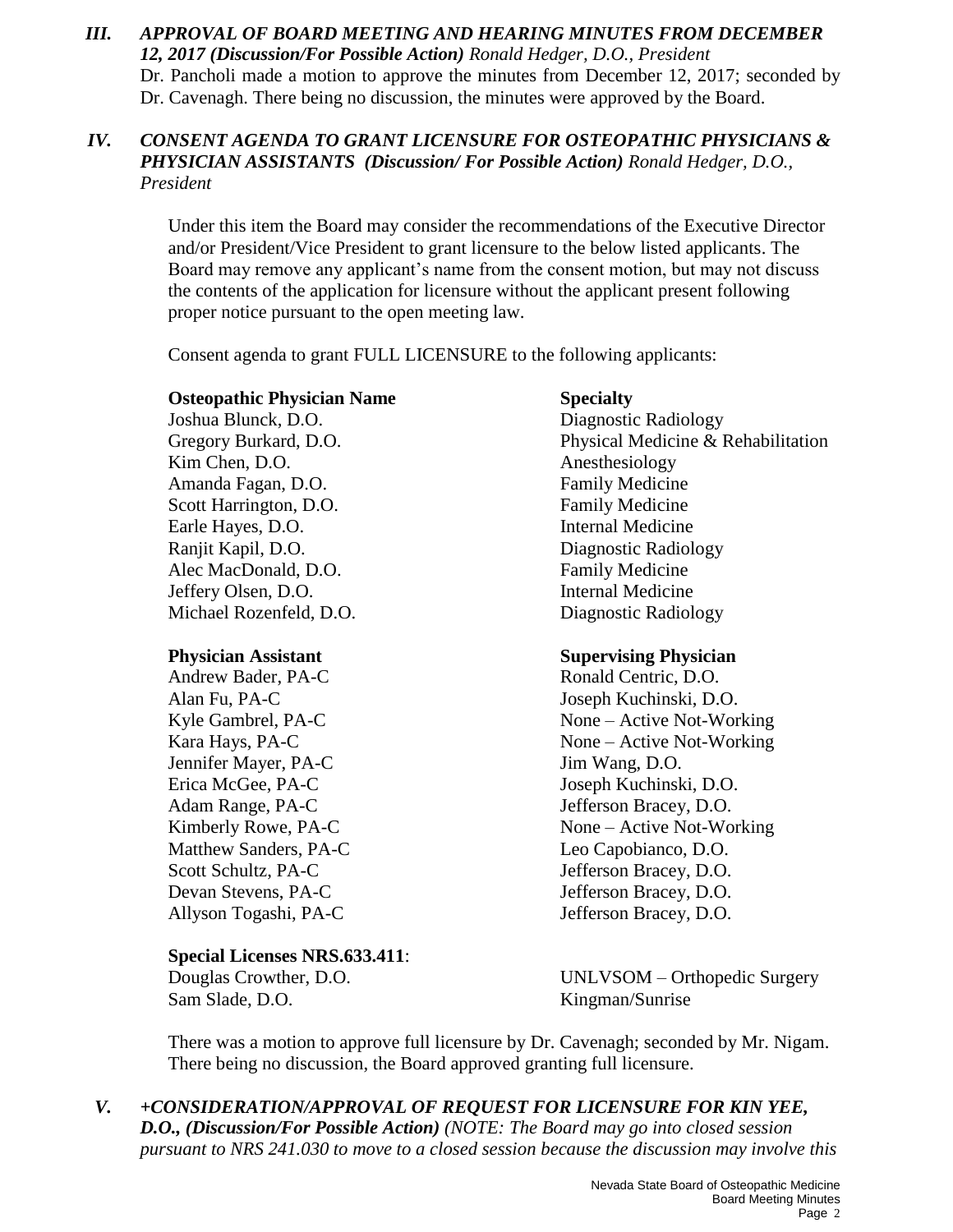*applicant's character, alleged misconduct, professional competence, or similar items). Ronald Hedger, D.O., President*

A motion was made by Dr. Hedger to approve the licensure of Kin Yee, D.O., seconded by Mr. Nigam, and approved by the Board.

## *VI. +CONSIDERATION OF APPLICATION FOR FULL LICENSURE FOR PHYSICIAN ASSISTANT KAYLIE BURRIS, PA-C, (Discussion/For Possible Action) (NOTE: The*

*Board may go into closed session pursuant to NRS 241.030 to move to a closed session because the discussion may involve this applicant's character, alleged misconduct, professional competence, or similar items). Ronald Hedger, D.O., President*

Dr. Hedger asked PA Burris if she would like an open or closed session. She opted for an open session. PA Burris explained her DUI arrests and speeding tickets from her past. Dr. Hedger stated that there were several recent traffic infractions. PA Burris responded that the speeding laws in Arizona are strict with speed limits. No comments from the Board. Dr. Hedger made a motion to approve the application with the condition precedent that she be evaluated by Larry Espadero of PRN. If the evaluation results determine that she does not have a substance abuse or other derogatory issue, the license would be issued; if the evaluation finds a substance abuse derogatory issue, she would need to appear at the next Board meeting. The motion was seconded by Mr. Nigam, and approved by the Board.

# *VII. ELECTION OF OFFICERS TO INCLUDE CHAIRMAN, VICE-CHAIRMAN AND SECRETARY, (Discussion/For Possible Action). Ronald Hedger, D.O., President*  Dr. Hedger read the statute defining the responsibilities of elected officers. Both Dr. Hedger and Dr. Cavenagh explained the responsibilities of their positions on the Board. Dr.

Cavengah, as Secretary-Treasurer, noted that reviewing the applications for osteopathic residents can be time consuming, which can total around ten per week.

Dr. Milne nominated Dr. Hedger as president of the Board and Dr. Pancholi nominated himself for president of the Board. Dr. Pancholi explained why he is interested in the position of President of the Board. Dr. Hedger explained why he would like to continue to be President of the Board. Dr. Hedger called for a vote, which resulted in two votes for Dr. Pancholi and four votes for Dr. Hedger. Dr. Hedger was elected as President of the Board.

A motion was made by Dr. Milne for Dr. Pancholi to be Vice-President. Dr. Pancholi declined the nomination. Ms. Reed stated that she had a casual conversation with Dr. Almaguer, who expressed that he wanted to nominate Dr. Mausling as Vice-President. Dr. Cavenagh then nominated Dr. Mausling as Vice-President, seconded by Dr. Hedger, and approved by the Board. Dr. Mausling was elected as Vice-President of the Board

Mr. Nigam self-nominated himself for secretary. Dr. Hedger nominated Dr. Cavenagh for secretary. Mr. Nigam decided to withdraw his self-nomination. The Board voted unanimously to retain Dr. Cavenagh as Secretary-Treasurer of the Board.

# *VIII. EXECUTIVE DIRECTOR'S REPORT*

- a. Financial Statements Mr. Nigam stated that the year-to-date percentages listed on the expenditure comparison sheet did not mesh with the numbers.
- b. Licensing The updated numbers as of 1/9/18 to 46 DO's, 15 PA's, and 7 Inactive that still need to renew.
- c. Interstate Medical Licensure Compact update one new license application
- d. Ms. Reed is going on vacation from January 15, 2018 through February 1, 2018.
- *IX. LEGAL REPORT (Discussion/Action) by Louis Ling, Board Counsel and/or Rosalie Bordelove, Deputy Attorney General*